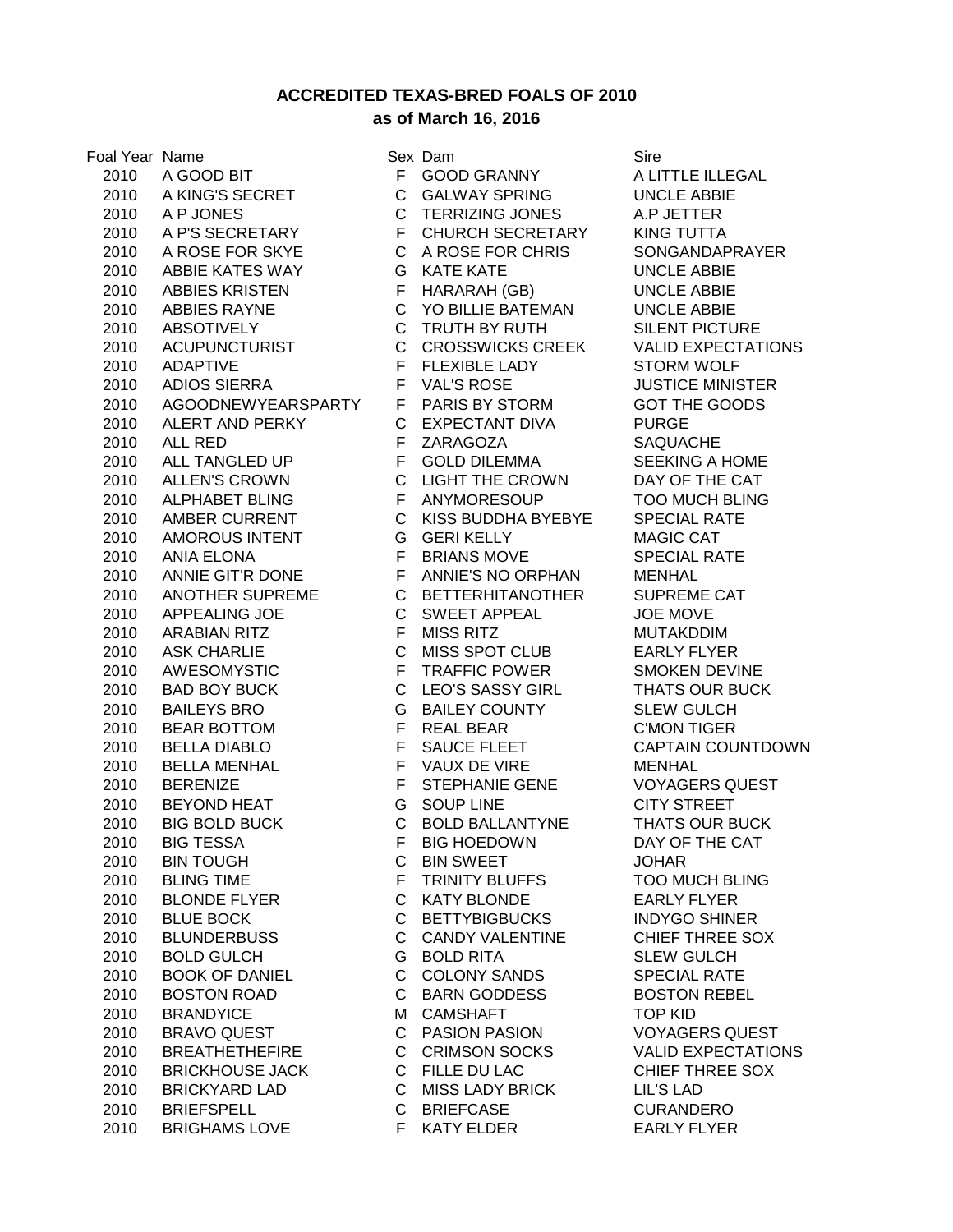BUCK NINETY NINE C BUCKS CHOICE CHATAIN BUCK UP STEPHEN C PAGIN'PAIGE LEIGH STEPHEN GOT EVEN C D MILAGRO G CANDY'S CLEOPATRA MY GOLDEN SONG C F BELLASARA F EVENING STARLET MAGIC CAT C F CALUDAR G AWAIT WIMBLEDON 2010 CALF CREEK BULLDOG C DHABI'S ROSE SILKY SLEW CALF CREEK WILDCAT F ELMIRA JOHNSON SILKY SLEW CALFCREEK LIGHTNIN C ACCESSABLE SILKY SLEW CALL ME CLEO C RURAL RED FIREBOY CALL ME MR SPECIAL C STARRIFIC SPECIAL RATE CALMA F BABY COOL SAFADO CAPITOL COUNTDOWN C MAMAS MEMORY CAPTAIN COUNTDOWN CAPTAIN TURK C TURKOLA CAPTAIN COUNTDOWN CAPTAIN UPSTA C TALIA VOYAGERS QUEST CARBON CONNECTION F PARTY SECRETARY UNCLE ABBIE CASIMIR LAD C SHEZA JAZZY SLEW LIL'S LAD CASTALIA F LOVELY IRISH LADY LIL'S LAD 2010 CAT CAT CAT C ME AND YOU CAT SOUND CATCHALOONEYBIRD F LOONEY BIRD BIG TOP CAT CAT'SDOUBLEDAYGIRL F VITTORIA'S DAY DAY OF THE CAT CEE'S JOY F CATCH THE JOY ETESAAL CELINA DIAMOND C WHITE WING TOO MUCH BLING 2010 CERECCA LAKE F COBRA LAKE FAMOUS FOREST CHARLIE MY MAN C COAL INMY STOCKING CHURCHHILL CHASING TORNADOS F ADDARIO (IRE) TOO MUCH BLING CHILL WILL G ZOTTEX SILENT PICTURE CHILTIPIN LADY F HOUSTON LADY STANDOFFISH CHITAURUS C TYLER'S TOPS QUICK RIB 2010 CHOOSE FASY FRARE PEACE TOUCH TONE CHRIS'EXPECTATIONS C LADY WILDCAT VALID EXPECTATIONS 2010 CLASSIC K D F K D'S AGENDA THATS OUR BUCK CLEAR FORK G SHESABIGCAT MY GOLDEN SONG CLEARLY GOODS C SOCIALLY CLEARED GOT THE GOODS CLEVER TOUCH C CLEVER CREW TOUCH TONE COCO BONGO C ROYAL COCO VOYAGERS QUEST COCO TORO C DIVA DEL TORO CHATAIN COLE TRICKLE F BE BERRY QUIET GOLD ALERT COMANCHE KID C COMANCHE SHUFFLE TOP KID 2010 COMETS GRACE FIDLE JOAN FALKENHAM (GB) COMMANCHE MOONLITE F PIRTLE RIDGE ROAD COMMANCHERO COMMANCHE TRAIL F ROADWAYS COMMANCHERO 2010 COMMANCHE'S GOLD F GOLD N CUTE COMMANCHERO 2010 COMPLETELY WRIGHT F SEA PUFFIN FLOWER ALLEY 2010 CON FREE SPIRIT F CONCE EVERYTHING FREE 2010 CONNIES LOVE C LOVE MUSIC SEEKING A HOME CONTINUOUS C ONGOING DECARCHY 2010 COOKIN GONE BAD F COOKIN'S CAST SHANIKO 2010 COOL HAND MIKE G SMOKING MEMO DAY OF THE CAT 2010 COOTIE KAT F KITTYS MOM SLEW GULCH COUNTDOWN PRINCESS F PLUSH TREASURE CAPTAIN COUNTDOWN COUNTIN'MYWISHES F WISHIMAYWISHIMIGHT CAPTAIN COUNTDOWN COUNTTHEMONEY F OUTTA MONEY CAPTAIN COUNTDOWN CRAFTY EXPECTATION F CRAFTY PREVUE ADVANCEEXPECTATION CRAFTY FORTUNE C CRAYDA MORLUC

BRILLIANT QUEST C BRILLIANT LADY VOYAGERS QUEST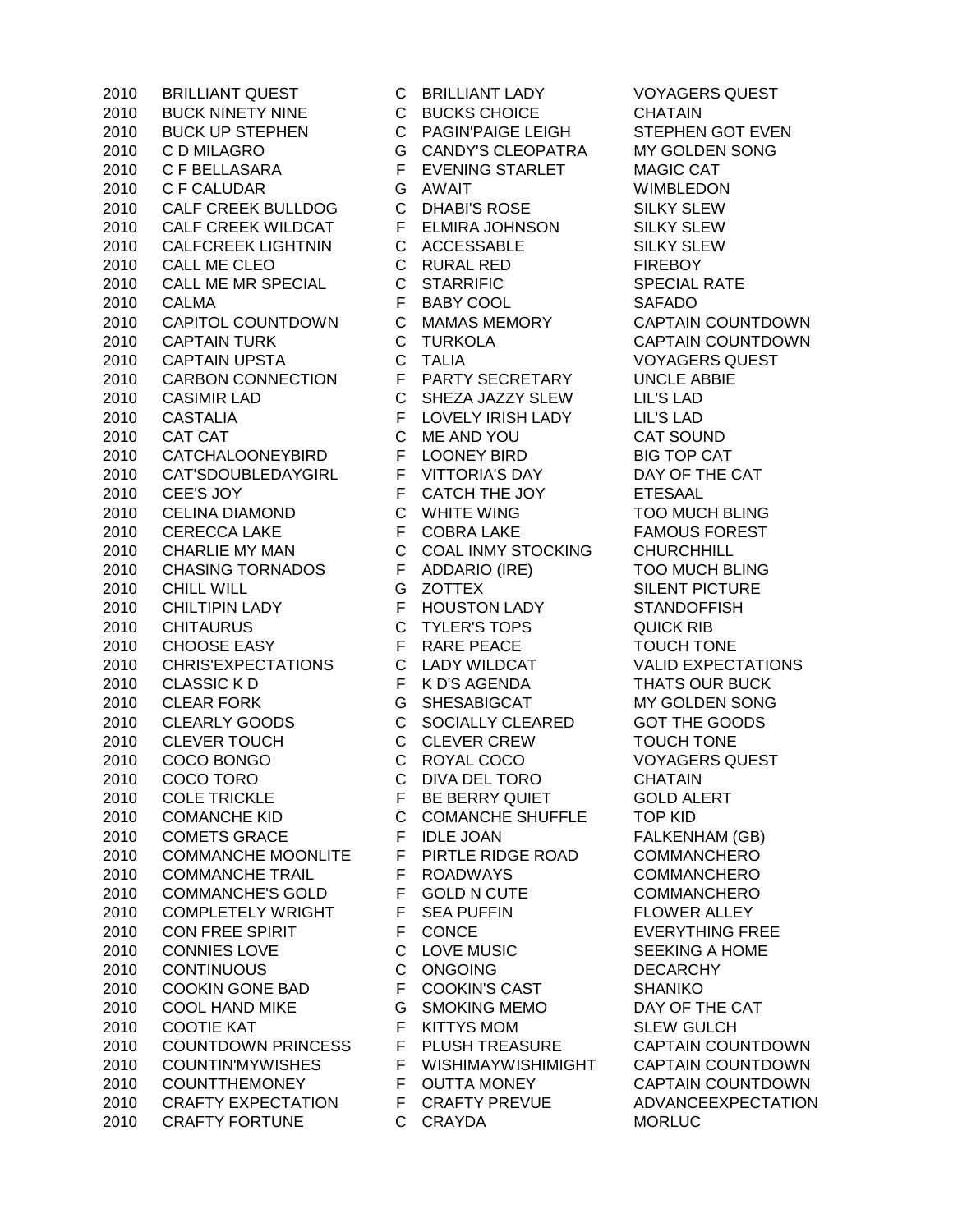CROOK'S PRICE G KISSIN MARY BYARS DAGBURNIT C SMOKE BUSTER LATENT HEAT DANCE WITH A SMILE C DANCE WITH A KAT CAN'T STOP SMILING DANCE WITH DANNY C DANCE WITH DANA EARLY FLYER DANDY DON G FRIENDLY APPROVAL DANTESQUE (IRE) DANGEROUS CROOK C VICIOUS CROOK BYARS DATRICKS JOY F PRIDE AN JOY DATRICK 2010 DAVIDSON CREEK C CHRIS' WALESA SATURDAY EDITION 2010 DELIGHTFUL DELILAH F QUIET LING SPECIAL RATE DELMERSMIRACLE F DOCS PUDDIN SPECIAL RATE DESPICABLE C ROCKABILLYFILLY SUPREME CAT DEVANEY F CLASSIC DEB CHATAIN 2010 DEVIL UP FRUFFLED UP DEVIL HIS DUE DEVILISH P JS F PERSONAL DEVIL A.P JETTER DIAMOND VISTA C BELTRONA KRIS'S VISTA DIAMONDS AFIRE F SUGAR LADY GRAND JEWEL DIGITAL DIRT C GOLD DESTINY SUPREME CAT DISAGREEMENT G PERFECT RUBY IMPERIALISM DISARM C DETONATE CITY STREET 2010 DIXIELEE HEAT FEEZLIE LEE DIXIELAND HEAT DIXIE'S HONOR F PART TIME HONOR DIXIELAND HEAT 2010 DIXON CREEK F KATHRYN'S LIFE SUPREME CAT 2010 DONNA'S RESCUE F FASHION CREEK ORO NEGRA DON'T BE THAT WAY F WHY SAY GOODBYE WORTHINGTONHILLS DORADO SOUP SPELL G GRECIAN SPELL MENHAL 2010 DULCE DE BATATA F SWEET RUNNER ELIJAH'S SONG EARLY ACES F CASTELLI'S ACE EARLY FLYER EARLY FANTASY F PERSONAL FANTASY EARLY FLYER EARLY FLIGHT C BONITA BELLE EARLY FLYER EARLY MORNING STAR C EXPECT A STAR EARLY FLYER EARLY RIDE G MISS MY RIDE EARLY FLYER EASTERLY C SECOND CHORUS (IRE) KITALPHA 2010 ECPEPPER C HANG ON DEE PEPPER M. ELEGANT LOOM M CRAFTY LOOM GONE EAST 2010 ELIZ C ELIZA DOOLITTLE SERAZZO ELUSIVE COLORS C SHIMMERING COLORS ELUSIVE JORDAN ENCODED G DIAZO SPORT ORO NEGRA ERIN'S IRISH GAL F GINNY'S PIG DAY OF THE CAT 2010 ESPECIAL **F** SHEZACOMMANDER SPECIAL RATE ESPECTACOLAR QUEST C BO'S SISTER VOYAGERS QUEST ESSCALATOR F ESSENECA INTIMIDATOR 2010 EVA REJOICE THE LOVE UNLIMITED DOC'S TANGO EVA SOLARA F EVA DEL SOL X RATED CAT EVEN MATCH G PREACHER'S WIFE DEVILS PULPIT EXCESS BLING C EXCESS LOOT TOO MUCH BLING EXPECT ROYALTY F AUTUMN SKY VALID EXPECTATIONS EXPECTABELLE F TIS A BELLE VALID EXPECTATIONS 2010 EYES LIKE SKY F MALIBULAKE SUPREME CAT EZEKIEL'S VISION F DYNASURE CAPTAIN COUNTDOWN 2010 F P SILENT EYES F LOVELY EYES SILENT PICTURE 2010 FAITH AND FORTUNE F SUMMER QUEEN BOB AND JOHN FALLING STAR F AMAZING TRACE TOO MUCH BLING FAMOUS MR. JONES C FAMOUS LADY JONES INTIMIDATOR 2010 FANCY'S STARDUST F FANCY FORBES FINCHER BRANCH

CRANTJUDEN F MANZOTTI'S SECRET INTIMIDATOR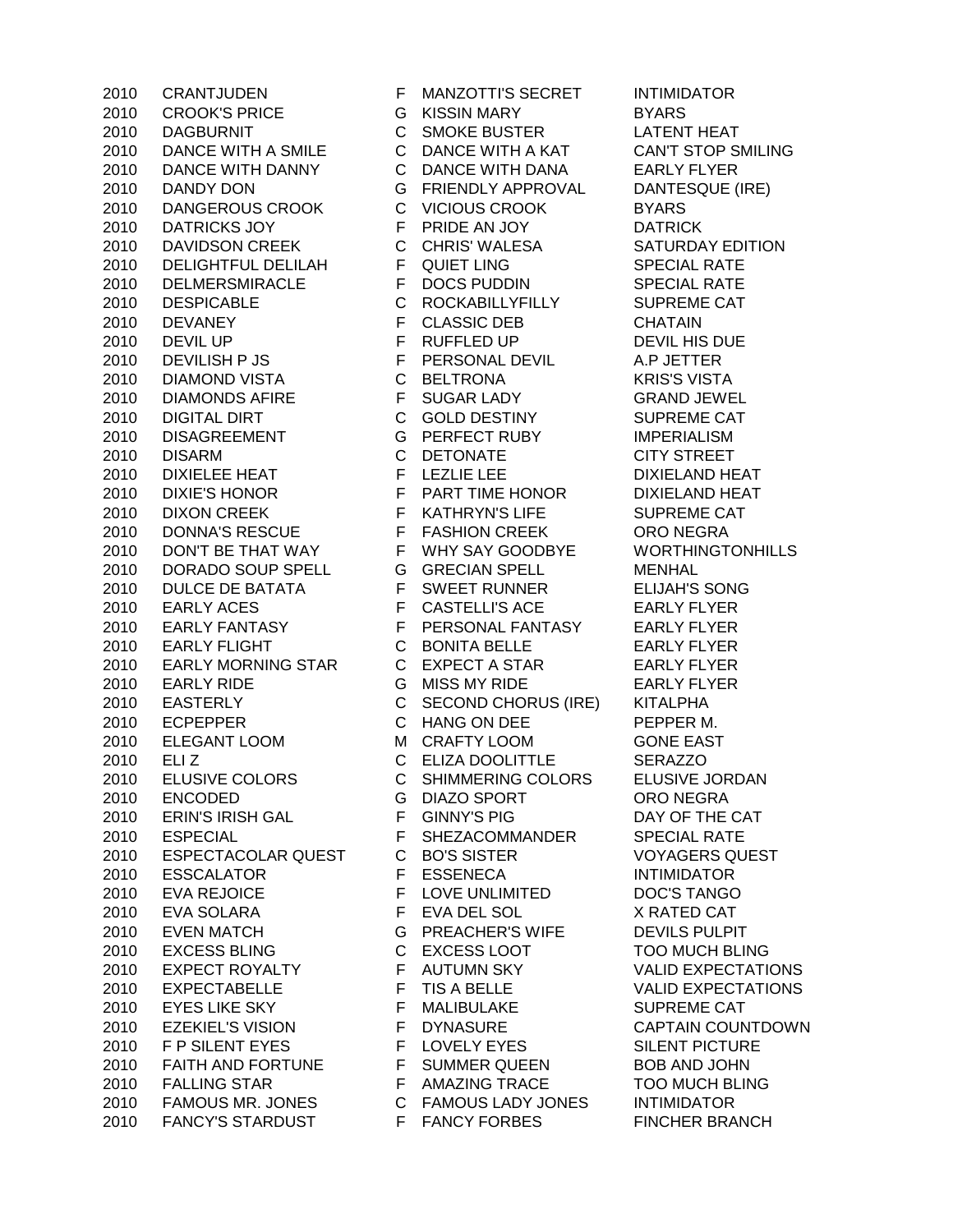FERFIE LOU C KATE'S HURRAHY CHATAIN FIESTY YOLANDA F FIESTY SLEW SPECIAL RATE FIFTY PESOS G MY THREE SISTERS EVEN THE SCORE FINAL COUNTDOWN G QUEEN MERLOT CAPTAIN COUNTDOWN 2010 FINAL PROCESS F LONE STAR LILLY TOUCH TONE 2010 FINAL SONG FRINAL TRICK MY GOLDEN SONG FINANCIAL REPAIR C CLASSIC LIA BLOWING ROCK FIRE N GAS C JENNA LEA'S JEWEL MILLENNIUM MYSTERY 2010 FIRE SHIMMY FIRE F SHIMMY DOLL FIREJACK 2010 FIRST TOUCH F STILLATOUCH PRIMAL STORM FLASHINGFORMORLUC G LINNIESDOGOODGAL MORLUC 2010 FLEET RING F CLOSING DIABLO SEVEN RINGS FLERTE F ARREPIO SAFADO 2010 FLIRTACIOUS FLING F MY FANCY AFFAIR BYARS 2010 FLYIN' SASSY F TIFFANY JENNIFER EARLY FLYER FLYING DATRICK C AMELIA'S SONG DATRICK 2010 FLYING PASS F PERFECT PASS EARLY FLYER FOOLISH VALIDATION M FREE AND FOOLISH VALID EXPECTATIONS FOOLISHEXPECTATION C NOBODY'S FOOL VALID EXPECTATIONS FOREVER ON MY MIND C SUDDEN ATTRACTION VALID EXPECTATIONS FORGOT TO FILE G GUAJILLA HONEY SILENT PICTURE FRESA AMARGA F X O N'STRAWBERRIES EVERYTHING FREE 2010 FRIDAYS ANGEL FFEELING SELFISH CHIEF HALO FRIO FLYER G FIRST FINAL EARLY FLYER GETANDGONOW C PRINCESS OMAR GO NOW GIACOMO BAY F LUAU BAY GIACOMO GILDED QUEEN F QUEEN ITRON GILDED CRUSADER 2010 GLORIOUS DE OR F POCKET DE ORO DISTANT MIRAGE (IRE) GLORIOUS DEVON F D' ESPRIT CHATAIN GO FOR MOM F MS AMERICAN CHAMP GO NOW 2010 GO YA YA GO F TEXAS YA YA SKY RAIDER GOGO GAGA F MISS CALADAR TOUCH TONE GOING RUNNING F N N FREE RIDE GOING WILD 2010 GOLDEN REGENT C REGENT PROSPECT GOT THE GOODS GOOD BY DARLING C LADY SHAMROCK CAPTAIN COUNTDOWN GOODKNIGHTCHARLIE C CATAHOULA SWEETPEA SEQUOIA GROVE 2010 GOT THE WALK F SKYLINE GOT THE GOODS GOTCHA LOOKIN F SALTY DOG SIS MOON SMILE GRAN RIVAL C CRYPTOSHOOTINGSTAR VOYAGERS QUEST 2010 GRAND QUEEN THE QUEEN VASHTI GRAND JEWEL 2010 GRAY FLYER C TOUCH TONE GRAY EARLY FLYER GYRATE C KEEPTHENAME VALID EXPECTATIONS HACIENDA G CLASSIC TOUCH LIMEHOUSE HAKKANN CAT S HAKKANN TACTICAL CAT HALOS WILD G SAINT BALLAD WILD REX HAMMERED STEEL C SONORI SILK SPECIAL RATE HANG COOL C FOXY JILL TOUCH TONE 2010 HARD HEADED SISTER F SISTER CHER BYARS 2010 HAT TRICK'S PARADE F SUNNIE PARADE HAT TRICK (JPN) HAWAIIAN MOVE G HAWAIIAN ATTITUDE JOE MOVE HE HAS BLING C DEEYA MARIA TOO MUCH BLING HEMPSTEAD C COLLEAGUE CHIEF THREE SOX 2010 HENNESSY ON ICE F SHAVED ICE TOUCH TONE HER ELEMENT C STAR STORMY TOUCH TONE

2010 FASTLORETTA F MYDEE FINE FINE HOMETOWN FAVORITE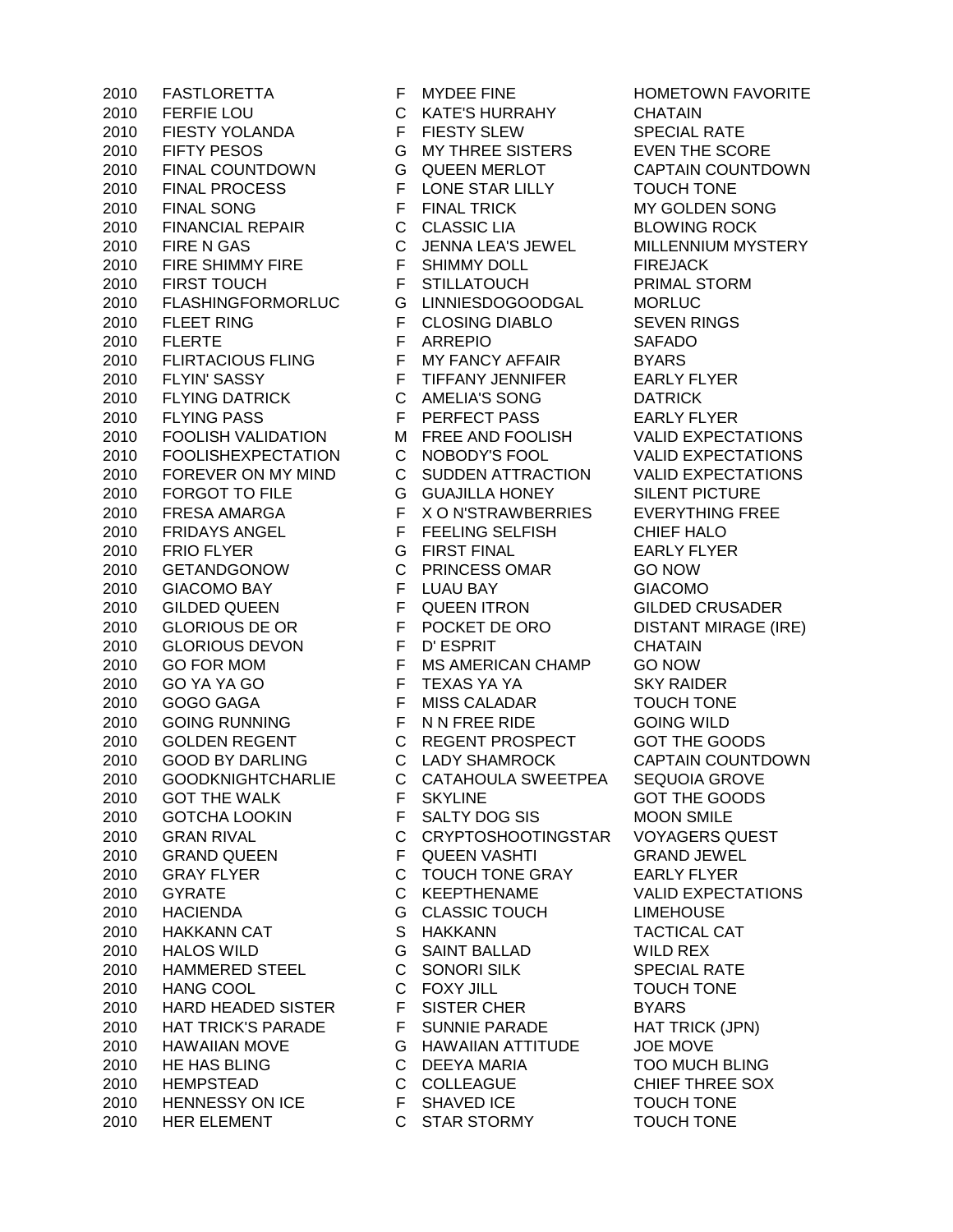HEZA LITTLE BUCK C PERFECT VERMONT THATS OUR BUCK HIDDEN TICKET G TICKET DEFER 2010 HIGH LOVER **F MILE HIGH LOVER** RIVER SQUALL HIGH RESOLUTION C PHOTOGRAPHIC VALID EXPECTATIONS HIGHGATE COURT G HOT DIAMONDS MINISTER OF FIRE HIGHTOWER'S TRADE F GOLDEN MAGNA SEEKING GREATNESS HIS MONEY'S MINE C STAR EMBLEM BYARS HITECKBOOGIE F IT'STIMETOBOOGIE HI TECK MAN 2010 HOMETOWN CUTIE F PHONE A CUTIE F HOMETOWN FAVORITE HOP SING C DARING DREAM DANTESQUE (IRE) 2010 HOT DIXIE DANCER F BAY DANCER DIXIELAND HEAT HOT WATER FLYER C AGUASCALIENTES EARLY FLYER 2010 HY ROZ **FENCHANTED LANDING** FINAL ROW (GB) 2010 IDE BE SPECIAL FIDE BET IT ALL SPECIAL RATE IDEAL QUEST F I DEAL CAT VOYAGERS QUEST I'MAMANS DREAM F NINA'S GIRL EXEMPLIFY 2010 IMMA BE WILD **M** HEAVENLY HOSTS WILDCAT SHOES INDIAN ROCK C A. J. RED ROCKER COMMANCHERO INDYS OPEN C OPEN THE HATCH KING TUTTA 2010 INSIDE RETREAT F DEPUTY G. G. SEATTLE FITZ (ARG) 2010 INTIMIDATING DATE F VIA CAVATE INTIMIDATOR 2010 ISABELLA'S HOPE F HAPPY TOO CHIEF THREE SOX 2010 IT GETS BETTER M FIVE STAR MEETING CITY PLACE IT'S AN ILLUSION F AJ'S DANCIN EMBLEM BYARS IVAN FALLUNOVALOT G FLASHDANCE MISSY VALID EXPECTATIONS 2010 IVA'S GOLD FIVAMIR SEEKING A HOME IWOULDLOVETO F BARTOK'S BANCO DAY OF THE CAT 2010 JADE'S KITTY F FRISK FOR JADE MAGIC CAT JAXEN JAMES G TEJANO'S ANGEL PERSONAL FIVE JAYSIN'S SHADOW C BA BA BAAD HYTE REGENCY JAZZ'S EYE CANDY C JAZZ PIZZAZ A.P JETTER 2010 JAZZY ELLIE F HILLBILLY JAZZ EARLY FLYER JET STARTOMATOE C DEFIANT DAME AL TOMATOES 2010 JET TO TEXAS F PLEASURETOHAVE JET PHONE JOHN LOUIS' BLAZE C KRISTYS MILL CHIEF THREE SOX JOHN LOUIS' CROWN C SABOTICA MOVE CHIEF THREE SOX 2010 JOHN LOUIS' MARQ F KRISTY'S MARQUETRY CHIEF THREE SOX JOHN LOUIS' PENNY F KRISTYS EXPENSIVE CHIEF THREE SOX JOHNLOUISCLASSICAL F KRISTY'S REGENCY VALID EXPECTATIONS JOHN'S AFFAIR C JENNIFER'S AFFAIR BOB AND JOHN 2010 JOLIES HOME **F** JOLIE'S ANGEL SEEKING A HOME JONES DESTINY C DIXIE'S DESTINY SENECA JONES 2010 JOSEDONTLOOKSOGOOD G BANDIT GIRL SCRIMSHAW JOYFUL HANNAH F COASTALOTA UNCLE ABBIE JULIAS RETURN F JULIA B'S MEMORY X RATED CAT JULIE'S MEMORY F MEMORY CALL ETESAAL JUST A SMURK C WINNING N GRINNING A.P JETTER 2010 JUST SEEKING F JUSTQUEST SEEKING A HOME 2010 JUST TAKES ONE FINILOVIN SPECIAL RATE JUSTABOUTTHEBLING C JUST ABOUT TIME TOO MUCH BLING JUSTICA G CANTONESE BED (IRE) SAFADO KARMA'S HEARTTHROB C ULTIMATE KARMA A.P JETTER KATIE'S LAD C WESTERN KATIE LIL'S LAD KIA'S INTIMIDATOR F MOVES LAST SUNSET INTIMIDATOR

HE'S YOUR DADDY C LASSIEANO FLAMING QUEST (GB)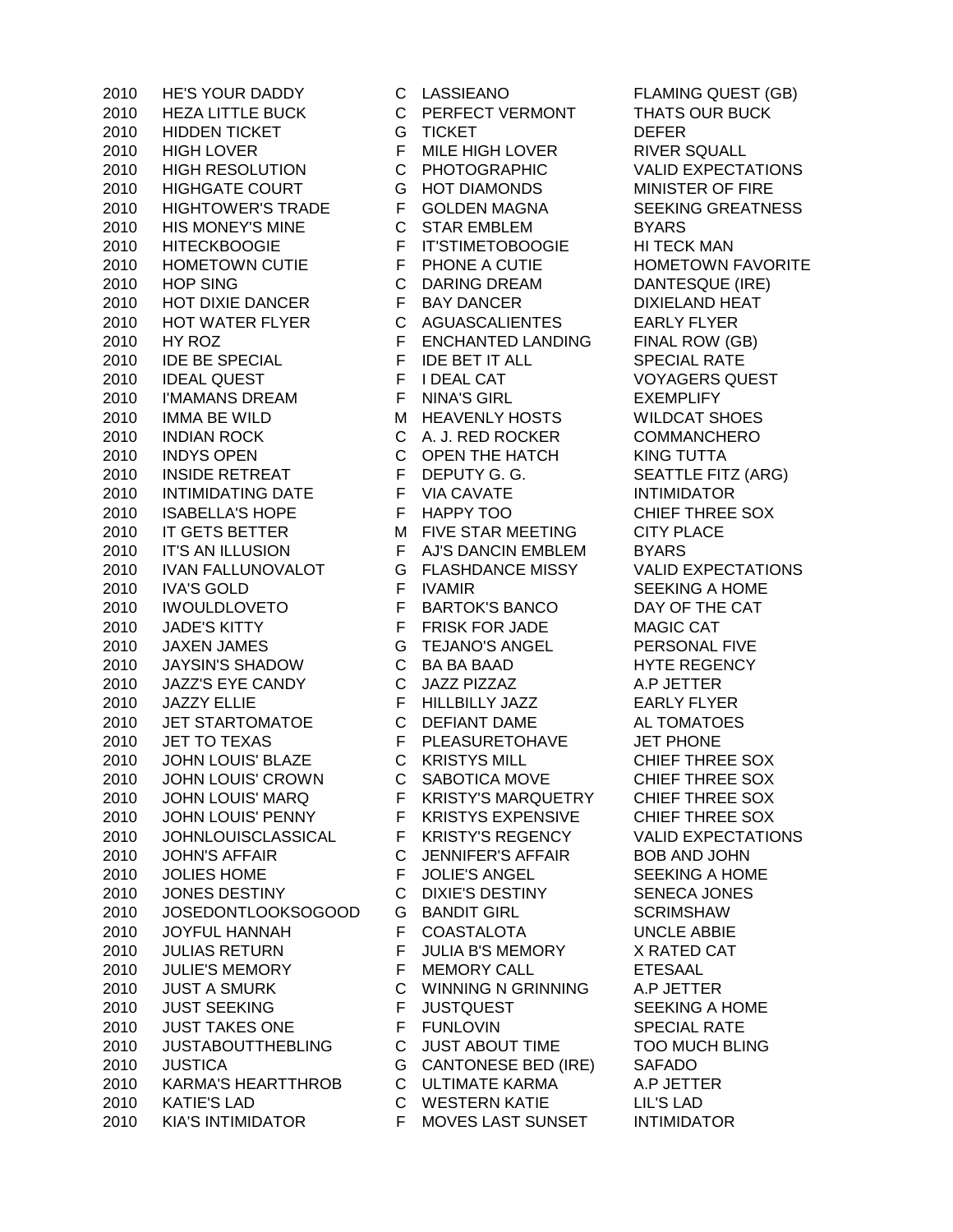KISS MY ABBIE C CITY TACTICS UNCLE ABBIE KISS THIS LOVE F MY LAST LOVE CHATAIN KITCHEN PASS M CANCEL THE WEDDING VALID EXPECTATIONS 2010 KNIGHT YEHUDA F KNIGHT WRITER INEVITABLE HOUR KOKOMO BAY C HONOR CLASS A.P JETTER L X GAMBLER C SIBLEY SAINT CAPABILITY LA NUEVA CASITA F PEDRO'S CHOICE GILDED CRUSADER LABIO C CHARMING ASSETS SAFADO 2010 LADY SAYLA M LADY MALLORY VALID EXPECTATIONS LADY WIMBLEDON F SWEET JACKIE JO WIMBLEDON 2010 LADY WINSTON F LADIF F LADIF CHURCHHILL 2010 LARISSA'S JOY F ZIPPIN ZELDA BOONE'S MILL 2010 LASH'S LOVER F SONYA'S SMILE DAY OF THE CAT LAST TROUBADOUR G FUZZYREDMINK GO NOW LAZAR MENCHEN G JARED'S TWILIGHT GONE EAST 2010 LAZER BLAZE FROBIN'S JET SEEKING A HOME LAZER RED G FROLICING FROG SEEKING A HOME LEES DIXIE F LOOKING SOUTH EARLY FLYER LEGACY FLYER F FLYERS LEGACY EARLY FLYER LEGEND'S BEAUTY F RUTHSKI COYOTE GOLD LIL LOLA F ROSIE'S RISK SEQUOIA GROVE 2010 LILLYS CUE F CHALK THE CUE SEQUOIA GROVE 2010 LITTLE BAY CAT FUITTLE RILEY SUPREME CAT 2010 LITTLE G T RIDGE C G. T. RIDGE EXPECT WILL 2010 LITTLE HOT MESS F TAMRA'S GEM NAVARRO LITTLE KINKAID C CATS MEOW MY GOLDEN SONG LITTLE LONGHORN F TACONA'S CLIPPER STANDOFFISH 2010 LITTLE OAK LEAF F PRINCESS SHELOMI STANDOFFISH LOAD FACTOR C KISS SEATTLE SUPREME CAT LOCH AWE F LAKE OF SHADOWS UNCLE ABBIE 2010 LOCH LYON F LOVES A FIGHT SPECIAL RATE LOFTIN C YOU GLITTER GIRL FIRST DEFENCE LOGAN'S WAR C JULI'S WAR THE CLIFF'S EDGE LOLA REBEL F LOLA GRANDE BOSTON REBEL LONE DOVE G DOVETAIL TEED OFF LORE'S DYNAMEAUX C AMY'S BELIEVER DYNAMEAUX 2010 LOVELADY **FLADY GALLAPIAT BOB AND JOHN**  LUNAR FORCE F LUNAR BAY SUPREME CAT LUNAR POINT GIVEN C LUNAR PIE STATE YOUR CASE MACHO BORRACHO C TAKE THE BLAME SPECIAL RATE MAGNA BREEZE C FLASHBULB BREEZE MAGNA GRADUATE 2010 MAJESTIC CHARGER C COYOTE MISS IN THE HEADLIGHTS 2010 MAKESHIFT FRED CELL TOO MUCH BLING 2010 MANEIRO C TIGER LAND NOBIZ LIKE SHOBIZ 2010 MARKS ART FROMZOTTI SEEKING GREATNESS MARTYS WIMBLEDON G MARTYS EXPECTATION WIMBLEDON MAXIE THE TAXI C NECHES LIL'S LAD MEME JO G HONEY GOLD TOO MUCH BLING 2010 MEMORIES LAST S FANCY MEMORIES THATS OUR BUCK 2010 MEPACHE CREEK C COCOA CREEK VALID EXPECTATIONS MERTZIES PRIDE G MERTZIE POOH FURIOUS PRIDE MIDWAY SURF C SURFBOARD MIDWAY ROAD 2010 MIGHTY RHETT C HERMIGHTY SPECIAL RATE MINNEY JEWELL F UNCOMMON JEWELL TRUE CAUSE

KIEARA STAR F ISLAND GREETINGS VALID EXPECTATIONS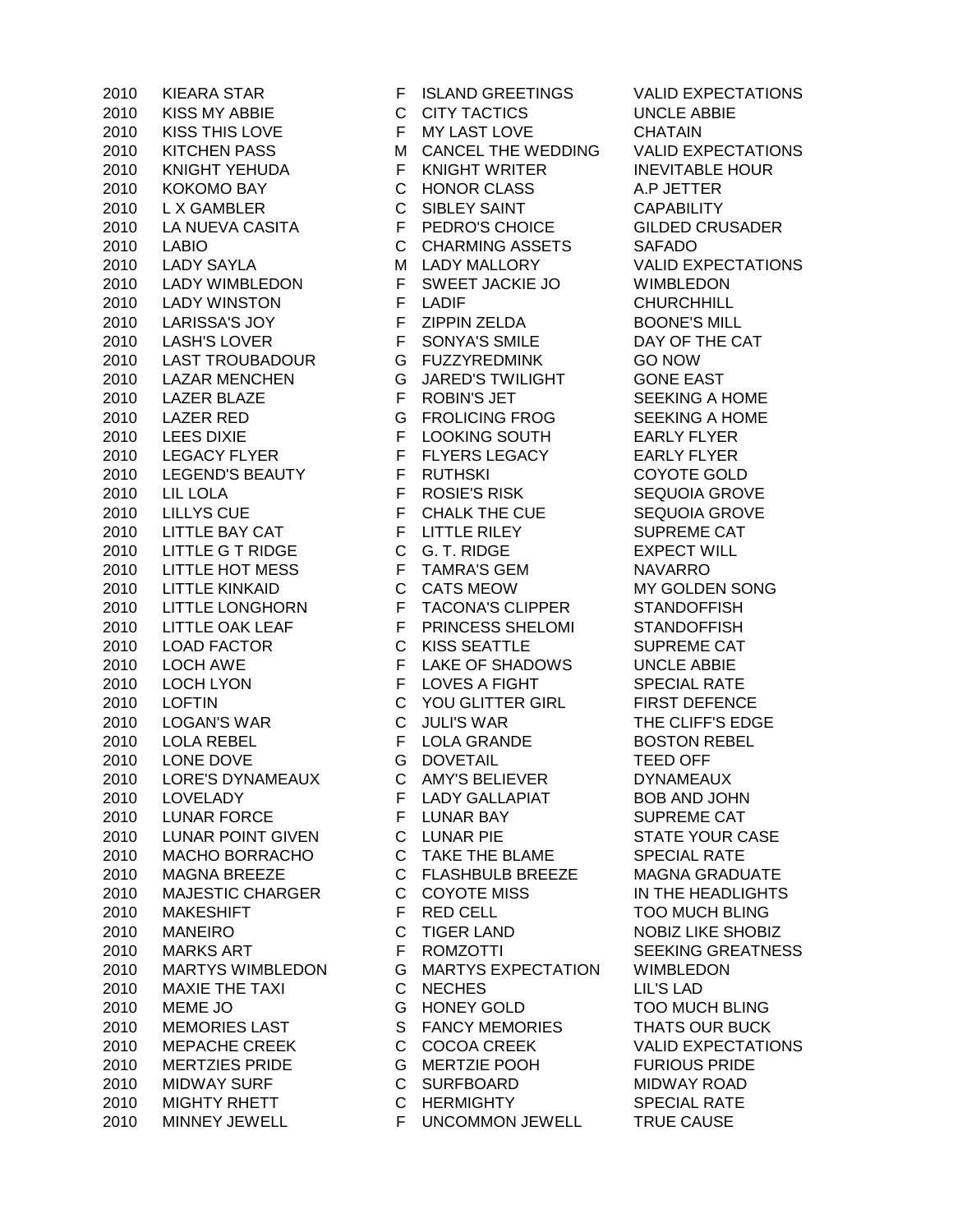2010 MISS IMP **FIMPISH** FIMPISH MR. SEKIGUCHI 2010 MISS JUMPIN JULEP F MISS MINT JULEP A.P JETTER 2010 MISS MARIETTA F LADY MINISTER VALID EXPECTATIONS 2010 MISS RAMBLIN' ROSE FEMME FATALE ROSE UNCLE ABBIE 2010 MISSEDTHEDEADLINE C CATCH YOUR FANCY SILENT PICTURE 2010 MISSILE DI AMORE C HALLOWEEN QUEEN WILKO 2010 MISTER RICKY C SAL'S MY GAL AIR COMMANDER 2010 MOLLY'S EYES FER HER BEAUTIFUL EYES FTESAAL 2010 MOLLY'S HONOUR F HONOUR SHAKER ETESAAL 2010 MONAT'S SECRET FRITA'S SECRET MOROSINO 2010 MONROY S NAUTICAL GAL VOYAGERS QUEST 2010 MONSTER HOUSE G SEXIANO UNCLE ABBIE 2010 MOON BLING M FIERY FORUM TOO MUCH BLING 2010 MOONDOG C LISA'S IMAGE MOON SMILE 2010 MORE THAN THAT **F** GLORIFY **TOUCH TONE** 2010 MR BARTENDER C NAUGHTY GAL DYNAMEAUX 2010 MR IN UR BUSINESS C BOGGY BAYOU TOTAL COMMAND 2010 MR. MCKINNEY C RHODODENDRON INTIMIDATOR 2010 MS TEQUILA SHEILA F MAROONWHITEANDFAST DYNAMEAUX 2010 MS. SUDIE FLADY IDE SPECIAL RATE 2010 MSSTORMTRACKER F A. J. ECHO C'MON TIGER 2010 MT. SILVERSTONE C CLIMBEVERYMOUNTAIN BADGE OF SILVER 2010 MULA GOLD C GOLD ZETA MULA GULA 2010 MULA MAMMA F OUR LEADING LADY MULA GULA 2010 MULA RUN G CHOCTAW LADY MULA GULA 2010 MURPHY C MS ASTAR TOUCH TONE 2010 MY GOLDEN BELLE F BELLE OF THE BAND MY GOLDEN SONG 2010 MY MAGIC LADY F THE LADY TRIUMPHS MAGIC CAT 2010 MY NEXT BISHOP C MYNEXTHORSE ETESAAL 2010 MY SARA F RARE SARA MY GOLDEN SONG 2010 MY SONG OF GRACE F CASERTA MY GOLDEN SONG 2010 MYSTIC TRAIL C SEDONA CITY KIMO KROGFOSS 2010 MZ ATTICA F MAIN PRIZE DISTANT MIRAGE (IRE) 2010 N J'S BOY C SHANNON LEE SPECIAL RATE 2010 NATIVE HUNTER F NATIVE PENNY DOVE HUNT 2010 NATIVE SMILE FRAP SHEET CAN'T STOP SMILING 2010 NEARLY REMEMBERED F NEARLY FORGOTTEN GOING WILD 2010 NEV'S LEGEND C CATS LEGEND WIMBLEDON 2010 NIFTY NICKLE **All Accord CENT CONTING THE SEAGE OF A REACHINATTHEBAR** 2010 NINETIES GRANDGIRL F NINETY TO NOTHING SUNSHINE MIKEY 2010 NIP TUCK N BOTOX F BAD AD GIACOMO 2010 ODE TO A LARK F WINE N SILVER BLUE SPECIAL RATE 2010 ON A BLACK CHARGER G CHARGERS BEAUTY NIAGARA CAUSEWAY 2010 ONCE A NIGHT C RIZO AMORO SUAVE 2010 ONE EYED SHOOK F ROYALACTGO UNCLE ABBIE 2010 ONHISWAY S JUSTPLAINCRAZY TINNERS WAY 2010 OPEN SUMMARY F OPEN MEADOWS TOUCH TONE 2010 OPRAH WHO **F** SHE'S AN IMP ADMINISTRATION 2010 ORO RUSH C CORAZON D'ORO WIMBLEDON 2010 OSCAR GRANDE C BACK STAGE HONEY TOTAL COMMAND 2010 OUR AUNTIE F BUCK HIGH POWERSCOURT (GB) 2010 OUR EYE CANDY F CANDY FREAK SUPREME CAT 2010 OUR LIL SECRET F SECRET COMPLIANCE FAMOUS FOREST 2010 OUR ROAN BUCK C GOLD DIGGING TONI THATS OUR BUCK

2010 MISS BABY ROAN F SEXY SAINT VOYAGERS QUEST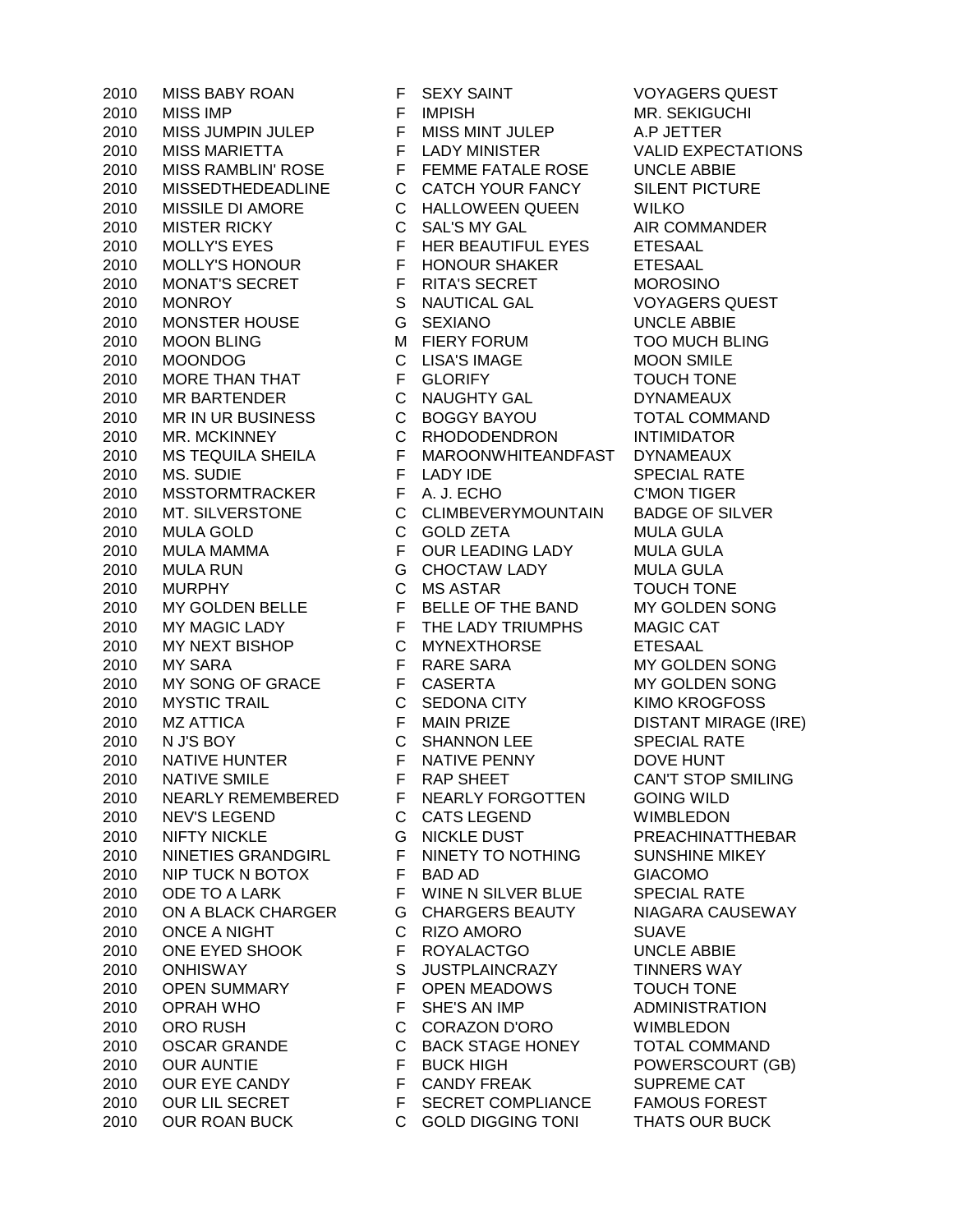2010 OUT LAST F SECRET SWEEP SUPREME CAT P MILLERS CLOCK C CLASS APPROVAL ETESAAL PAPA ANJO G AIN'T TALKIN ARAGORN (IRE) PARDONMECOMINGTHRU F BRIDAL TEA CHATAIN PEETA G WILD DITTY EARLY FLYER 2010 PEGGY JOE F SMOKE PIT DIXIELAND HEAT 2010 PEGGY SUE LEGGS F SUNNY'S LEGS EARLY FLYER PENNY ROAD F PENNY LAKE MIDWAY ROAD PICKUP MAN C SENECA WOMAN INTIMIDATOR PINK PETTICOAT F ABBIE'S WAY LIL'S LAD 2010 PLATINUM SONG F ROCKET LAUNCH MY GOLDEN SONG POP CHART G FUNNY TUNE TOO MUCH BLING POQUITA ESPECIAL F POQUITA ASUCAR SPECIAL RATE POSILUTELY C TERRIFIC SPEED SILENT PICTURE PRETTYKITYCAT F CUSTOM CAT CAT SOUND PREVAILVIADESIRE C PREVAIL COMMANCHERO PRIDE OF THE DAY F MADDIE'S PRIDE DAY OF THE CAT 2010 PRIMAL WAY **F FORTUNATE WAY** PRIMAL STORM PRIME REVIVAL F OUR REVIVAL PRIMAL STORM 2010 PRIMED AND READY C READYLIGHT PRIMAL STORM PRINCE BING G PRINCESS CARA TOO MUCH BLING PROUD BLING F PROUDTOBEAPRADO TOO MUCH BLING PROUDTOBEAPLAYER C PROWESS SENECA INTIMIDATOR 2010 PURE RIVER **C GROOMS MISTAKE** RIVER RISING PURGE'S RHYTHM C LONG STEMMED ROSE PURGE PUTONURPAJAMASNOW F CHATTER PATTER VALID EXPECTATIONS QUEEN VALENTINE F A P QUEEN SEEKING A HOME 2010 R G TEX WAR F TEXOMA F TEXOMA RAVEN BRAVEN C ELLIE'S LITTLESTAR SHUT DOWN REAL VINCITORE F ANNIHILATOR VOYAGERS QUEST RED HOTTIE F JUST TRIPLE FIREJACK 2010 RED LIPS **FRED LIPSTICK COMMANCHERO**  REDHEADEDSCHOOLBOY C TALE OF A GYPSY CHURCHHILL REEDS CHANCE G ACTRESS E WALESA 2010 RELEASE THE MAGIC GRAJA'S GREAT LADY MAGIC CAT 2010 RIDICULOUS ROSE FRIVA RABBIT NIAGARA CAUSEWAY 2010 RIVER CITY DIVA F MAJOR MEAN GAL SEVEN RINGS ROCHELLE ROAD F ROCHELLE MIDWAY ROAD ROCKIN VANA JADE F DELTA BAND MY GOLDEN SONG 2010 ROSES ON FIRE C ROSE GLITTER MINISTER OF FIRE 2010 ROSITA'S CANTINA F MAUDE ROSE SILENT PICTURE ROYAL GODDESS F TYCHON GODDESS ROYAL GOSSIP ROYAL RENDITION C LAP AND TAP ROYAL GOSSIP RUFF SLEW C RUFFINADA CONROE 2010 RULE BREAKER G HEAVENLY RULES ISH AR RUN KATNISS F FORMAL LEGEND MAGIC CAT RUNAWAY WILSON C RUNAWAY INFLATION TOTAL COMMAND RYTHEM KISS F MAGIC ROSE TOUCH TONE SAILORS PRIDE C SAILORLY A.P JETTER 2010 SALT LAKE FLYER C SALT CEDAR EARLY FLYER SAM THE SPACER C LUCKY TUNNEL WIMBLEDON 2010 SASSY BADGER F AUNTIE ADELE FINAL ROW (GB) SASSY N SPECIAL F DANCINGWITHFORTUNE SPECIAL RATE 2010 SATURDAY'S DOLL F TEJAS DOLL SATURDAY EDITION 2010 SAVANNAH'S KEEPER F SARAHSHAPPYTOO CHIEF THREE SOX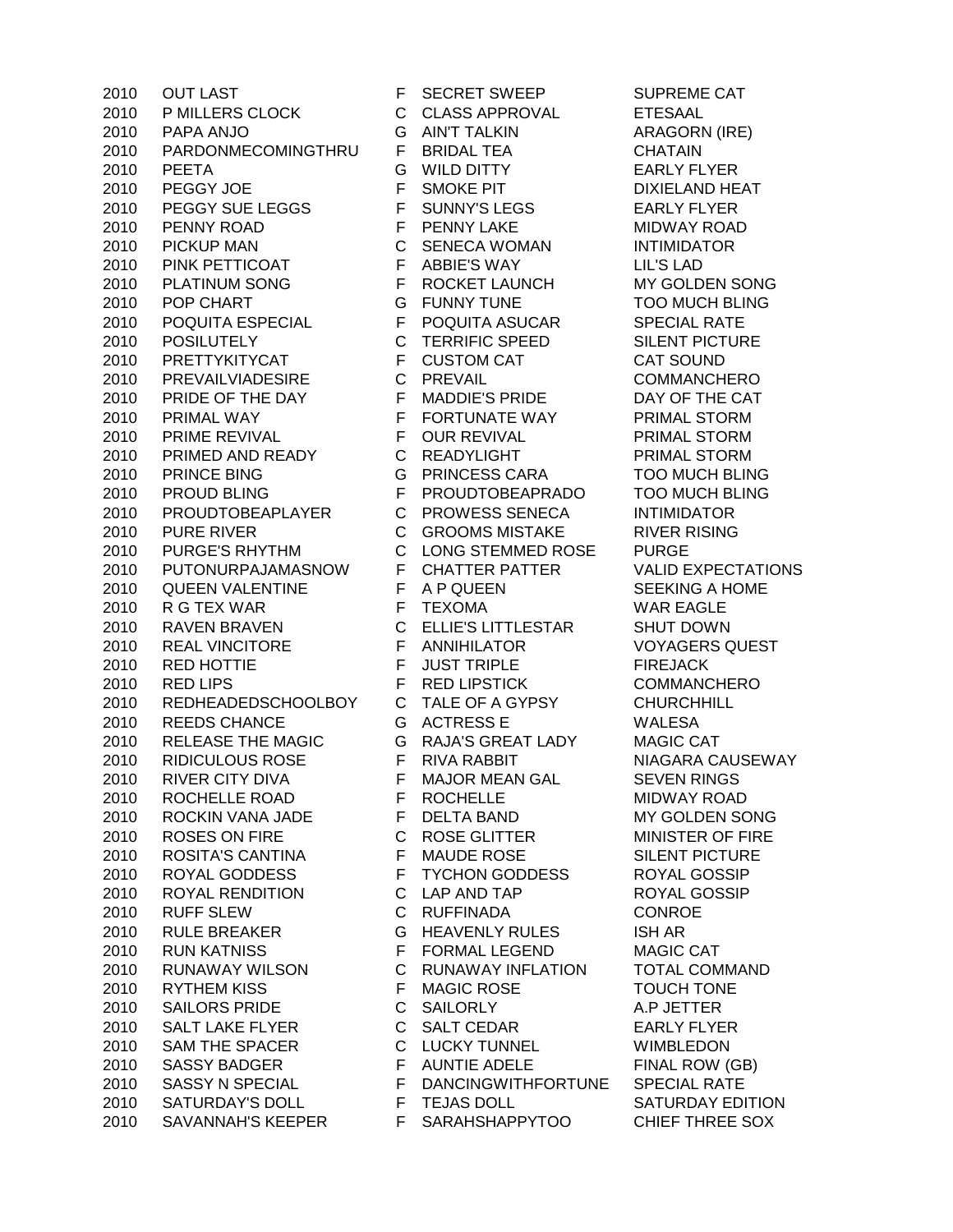SCARLETT'S WAY F SMART LOOKS TINNERS WAY SCHU GIRL F INDEPENDENT STUFF SCHUMAKER SCHUMAKER TOO C FUZZY LIGHT SCHUMAKER SCORPIAN JACK C COURTNEY'S COURAGE SEEKING A HOME SCRAPVILLE C BOOGIE ON DOWN CHIEF THREE SOX 2010 SEATTLE BUCK C JAMARS SEATTLE THATS OUR BUCK 2010 SECRET CAT F SECRET I.D. SUPREME CAT SEE YA LOVE YA BYE C MISSYS SPRING RAIN VALID EXPECTATIONS 2010 SEEKING PAYDAY C ROYAL SOUP SEEKING THE DIA 2010 SEEKING SUDITH F SUDITH SEEKING A HOME SHARP HARBOUR C LADY WRANGLER SHARP HUMOR 2010 SHE B COMIN HOME FISOLDE SEEKING A HOME 2010 SHE'S A SEEKER F SHE'SAHOLYTERROR SEEKING A HOME SHEZA EZCOME EZBO F PRAHTHETA LEXICON SHEZA POWER STORM F FRANNIE MACKADOO POWER STORM SHIFTING SHADOW C THORA ADMINISTRATION 2010 SHINEY CAT **FRAYOFSUNSHINE SUPREME CAT**  SHOCKMAN C RED THREAD MUTAKDDIM SHORT CHUTE C EXPECTING A LADY DYNAMEAUX SILVER CAPTAIN G BRITS GOLD CAPTAIN COUNTDOWN SINTRA C SMELLINLIKEAROSE TRUE CAUSE SISTER LIL F LILLIE DELL SLEW GULCH 2010 SKYE RIDGE M LADY SKYE FINAL ROW (GB) SLAM BRADFORD F BONNIE'S SLAM DAY OF THE CAT SLEWEZE F POSSOM BLOSSOM TRANCUS 2010 SMART STRIKE GRL F GOPHERS GRL MR SMART STRIKE SMOKIN POPCORN C CHAPOSA SMOKE MENHAL SOLAR FLAME G MRS. CORLEY FLAMING QUEST (GB) SONGOFDISTINCTION F MY VERY OWN MUGGLE WITH DISTINCTION SOUTEX SONG G KONITA MY GOLDEN SONG SOUTHERN GREETING F SOUTHERN PINE VALID EXPECTATIONS SPANISH FLYER G HADENOUGH EARLY FLYER SPECIAL BELLISSIMA F LIL'S SUNNIE GIRL SPECIAL RATE 2010 SPECIAL I BELIEVE F BELIEVE IN ROSE SPECIAL RATE 2010 SPECIAL U F O C MYSTERIOUS LIGHT SPECIAL RATE SPEEDING CITATION F HER OWN LIEGE ALYOUQ 2010 SPENDARIDGE C SHESATOP SPENDER BEN'S RIDGE (GB) 2010 SPIRIT RING **F** SHARE THE SPIRIT SEVEN RINGS SPOON FACE F TWENTYSEVENKARAT WORTHINGTONHILLS 2010 STAIRWAYS TO PEACE F JANEWAY TINNERS WAY STAN MY MAN C EXPECTAWINNER SPECIAL RATE 2010 STORMY RING F STORM MISTRESS SEVEN RINGS STREAKIN MOON C SHARDAY'S LEGACY TOO MUCH BLING STRETCHING FOR GOLD F STRETCH RUN SEEKING A HOME 2010 SUGAR LIPS FRUNS NAKED VALID EXPECTATIONS SUPREME LINENS F SUNDAY LINENS SUPREME CAT 2010 SUPREME PUNCH F SPIKED PUNCH SUPREME CAT 2010 SUPREME THOUGHTS F IDLE THOUGHTS SUPREME CAT SWAMP EXPRESS C VALIDALIA SWAMP SWAMP LAST CHANCE F PALGAL SWAMP SWEET SELENA F SWEET NORMAJEAN AL TOMATOES SWEET VISTA C LEMONY SWEET KRIS'S VISTA 2010 SWITCHEN ER UP F SHESALITTLEDANDY MAGIC CAT TACTICAL BOO C BOOLA TACTICAL CAT

2010 SAY BAY **FISIT CLASS** LITTLEEXPECTATIONS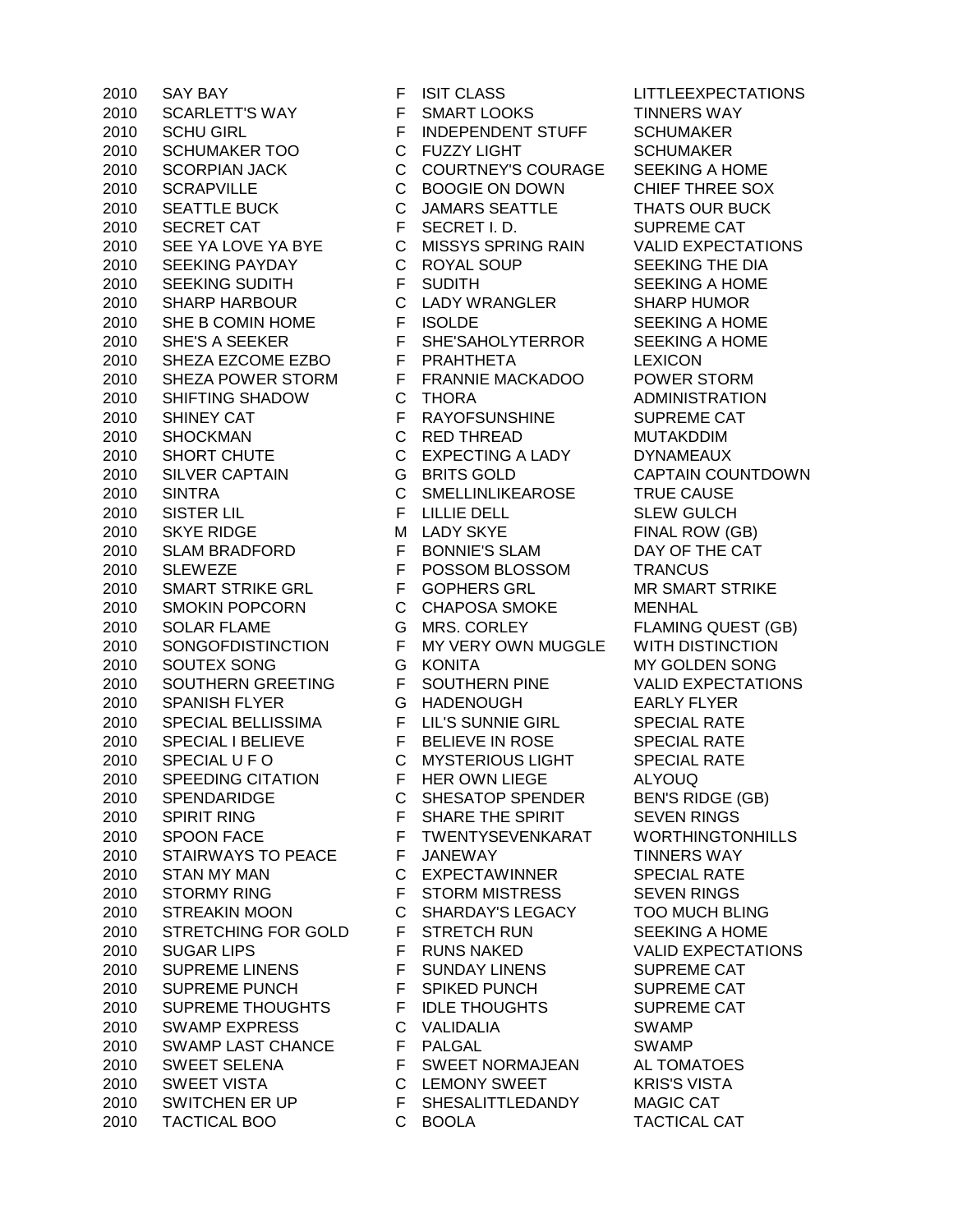TAKE A LITTLE NOTE C WHERE'S THE BAR CAPTAIN COUNTDOWN 2010 TAKE IT AND FLY F MYCLASSYCAT KINGKIOWA TARMAC C ARTFUL AVIATOR MIDWAY ROAD TASTEFULLYXCESSIVE M HADIF CAT EARLY FLYER 2010 TATER RED G FAST MOUSE SEEKING A HOME TEACH ME TO TANGO C TRENCH CAT DONERAILE COURT TEACHER MAN C SHARONS GIRL HI TECK MAN TELLING WAYS G MAL'S SHOWNTELL TINNERS WAY 2010 TELLUSGOODMORNING C HANKS BAY REBA HI TECK MAN TESSA'S JUNGLE C TEREE'S SISTER FAMOUS FOREST TEXAS BLING C ANYTHINGMORE TOO MUCH BLING TEXAS COUNTDOWN F RARE RABLER CAPTAIN COUNTDOWN TEXAS SAILOR C TREE LOVER ONCE A SAILOR TEXMEX GOLD F TEXAS SPICE COYOTE GOLD THATS OUR MARIE F GOLD DIGGIN MARIE THATS OUR BUCK THE SISTERDALE KID C SULTRY ZOFIA SILENT PICTURE THIBODAUX F ANNIS EARLY FLYER THIN IRISH LIZZY F IRISH FOX PORTO VARAS THREE CARD LIL F FASHION CARD LIL'S LAD THREE LEG EXPRESS C BOOGIWOOGI CHUCHU POCO RESPECT THREE SWORDS C FABULOUS MEG RIVER SQUALL 2010 THREE TOED BOO C SUPER SAN SAN EARLY FLYER<br>2010 TIA ABBIE F SUNNY SERENATA INCLEARE TIA ABBIE F SUNNY SERENATA UNCLE ABBIE TIGER TAX F TAX CAT C'MON TIGER TIGER TONE F STORM TONE C'MON TIGER TIGER WOMAN F PRISSY WOMAN C'MON TIGER TIN TOP KID C SUNDAY BRIDLE TOP KID TODD'S ALYCAT C ALYDAR'S AVENGER MAGIC CAT TONKA CAT C TOUGH CHANCE ASSAULT CAT TOO MUCH DUCK G WOOD DUCK TOO MUCH BLING TOP DENIRO G MUY DINERO BIG TOP CAT TRAVEL TIME G ANA'S LADY BIRD PRIMAL STORM TREE STORM C TIMBER JONES PRIMAL STORM TRICK ROPER G LITTLE MAGNOLIA DATRICK TRICKY RED DEVIL G TRICKY LIL DEVIL MIDWAY ROAD 2010 TUCO'S REVENGE C JOELLE'S BONUS PINE BLUFF TUNED CRUSADER C TUNED IN CHATAIN TX CONFEDERATEROSE F ALEDO AFFAIR UNCLE ABBIE UAWAKEJAKE C MISS KAMIKAZE VALID EXPECTATIONS UNCLE PHIL'S HOPE C GENTLE MAGGIE UNCLE ABBIE UNNAMED F ALITTLE EXTRA HEAT UNCLE ABBIE UNNAMED F ANGEL MOTLEY TAYAR UNNAMED C ANNA'S GIRL AFTER MARKET UNNAMED F ARPEGE DATRICK UNNAMED F AUTUMN BANNER VALID EXPECTATIONS UNNAMED C BLUSHING MILLIE CAPTAIN COUNTDOWN UNNAMED F BRIEF CURANDERO 2010 UNNAMED C CATTY CAKES RULER'S COURT UNNAMED F CHAIN LETTER GOT THE GOODS 2010 UNNAMED **F** CHARLIE FEPP VALID EXPECTATIONS UNNAMED F CHARMAINE KRIS'S VISTA UNNAMED F CHEROKEE CHICKADEE OPEN FORUM UNNAMED C CHOCOLATE NIBBLES CHATAIN UNNAMED C COMANCHE JET TOP KID

TACTICAL TRAIL M SEASIDE SANDS TACTICAL CAT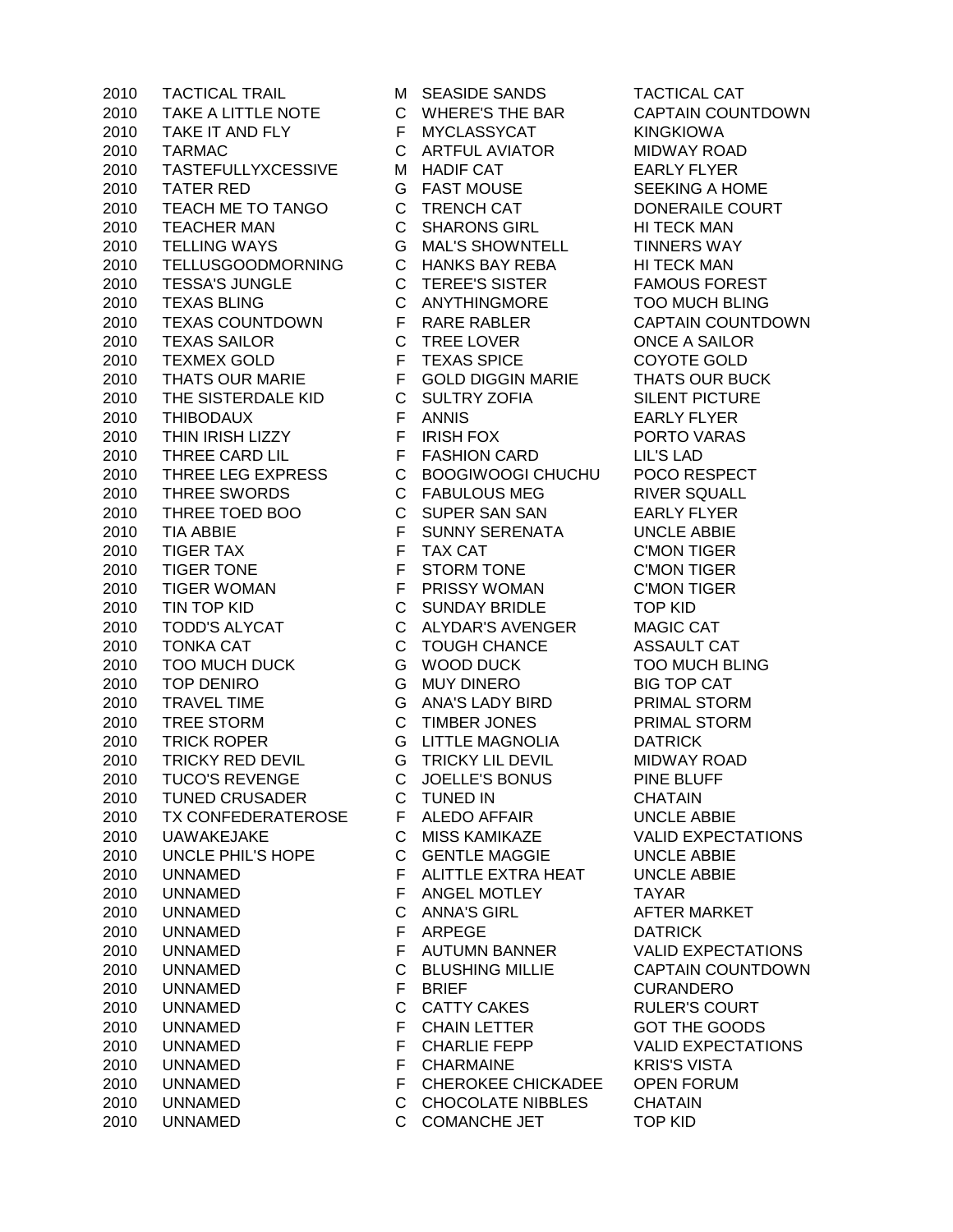| 2010 | UNNAMED               |
|------|-----------------------|
| 2010 | UNNAMED               |
| 2010 | UNNAMED               |
| 2010 | UNNAMED               |
| 2010 | UNNAMED               |
| 2010 | UNNAMED               |
| 2010 | UNNAMED               |
| 2010 | <b>UNNAMED</b>        |
| 2010 |                       |
|      | UNNAMED               |
| 2010 | UNNAMED               |
| 2010 | UNNAMED               |
| 2010 | UNNAMED               |
| 2010 | UNNAMED               |
| 2010 | UNNAMED               |
| 2010 | UNNAMED               |
| 2010 | UNNAMED               |
| 2010 | UNNAMED               |
| 2010 | <b>UNNAMED</b>        |
| 2010 | UNNAMED               |
| 2010 | <b>UNNAMED</b>        |
| 2010 | UNNAMED               |
| 2010 | UNNAMED               |
|      |                       |
| 2010 | UNNAMED               |
| 2010 | UNNAMED               |
| 2010 | UNNAMED               |
| 2010 | UNNAMED               |
| 2010 | UNNAMED               |
| 2010 | UNNAMED               |
| 2010 | UNNAMED               |
| 2010 | <b>UNNAMED</b>        |
| 2010 | UNNAMED               |
| 2010 | <b>UNNAMED</b>        |
| 2010 | UNNAMED               |
| 2010 | UNNAMED               |
| 2010 | <b>UNNAMED</b>        |
| 2010 | UNNAMED               |
|      | <b>UNNAMED</b>        |
| 2010 |                       |
| 2010 | UNNAMED               |
| 2010 | <b>UNNAMED</b>        |
| 2010 | <b>UNNAMED</b>        |
| 2010 | <b>UNNAMED</b>        |
| 2010 | UNNAMED               |
| 2010 | UNNAMED               |
| 2010 | UNNAMED               |
| 2010 | UNNAMED               |
| 2010 | UNNAMED               |
| 2010 | UNNAMED               |
| 2010 | <b>UNNAMED</b>        |
| 2010 | UNNAMED               |
| 2010 | UNNAMED               |
| 2010 | <b>VALENTINE SPE</b>  |
|      | <b>VALID ASSAULT</b>  |
| 2010 |                       |
| 2010 | <b>VALID JESSE</b>    |
| 2010 | <b>VALIDATED BLAF</b> |
| 2010 | <b>VARIOUS TRICKS</b> |

F CRYPTIC SHOT C'MON TIGER F DANCING WILD GIRL SPIRIT OF D J F DANZADAR CAT VOYAGERS QUEST F DISTANT DRUMS CURANDERO F DIXIE WHEAT CURANDERO C EASY GREASY WIMBLEDON C EXCLUSIVE PASS UNCLE ABBIE C FANTASY WALTZ GOT THE GOODS C FOOLISH GIRL QUIET AMERICAN F GOLDEN TRUST CURANDERO F GOLDIELOO SWAMP C HEAD FOR THE SHED VALID EXPECTATIONS C HYDING IN MALIBU OSIDY F I'M OVER HER ORBIT'S REVENGE C INDIRA BABY VOYAGERS QUEST C INTHEMIDDLEOFITALL ARTIE SCHILLER C KRIS'S LOVE SMARTY JONES F LA CERCA CURANDERO F LOVEYASISTER TALE OF THE CAT **2010 F LUCY'S LASS LEXICON** F MISS ROWDY ROSE UNCLE ABBIE **2010 E MISSY RUTH SIR BEDIVERE** F MORE TO THE MOON ORBIT'S REVENGE F MY GIRL BESS VALID EXPECTATIONS 2010 UNNAMED F PEANUT BRITTLE CURANDERO F PEARL COMMANDER ETESAAL F PINWHEEL VALID EXPECTATIONS F PLAYINGWITHVAL HI TECK MAN C RAHY'S HOPE EISHIN STORM F ROOM FOR TWO RULER'S COURT C ROSE'S WAY LIL'S LAD C SANDY'S DILLY PET A. M.'S SPIRIT F SCAR FACE SUE CONQUISTADOR STARR F SECRET SALSA SLEW LIL'S LAD F SHARP THUNDER TOO MUCH BLING F SHE'S THE FUTURE OLMOS F SI MI FLIRT VALID EXPECTATIONS C SILKYENCE PROUD CITIZEN F SPACE PERFECTION DIXIELAND HEAT F SPECTACIDE LIL'S LAD F SPEED FEST OLMOS F SPIED HER WEB NAVARRO C SUDDEN WONDER SPIRIT OF D J F SUNNY'S CLOVER DRUMS OF THUNDER F TALKING GIRL SUN KING F THEATRICAL QUEST KRIS'S VISTA C VICKS SHUFFLER SUPREME CAT C VICTORIA REGIA INTIMIDATOR F WATCH ME BE ROYAL VOYAGERS QUEST C YUKON MARIE THATS OUR BUCK CIAL F VIRTUOUS WOMAN SPECIAL RATE C GO GO SASSY SUE VALID EXPECTATIONS C SISTER'S SHAMROCK VALID EXPECTATIONS 2010 RNEY C BLARNEY GIRL VALID EXPECTATIONS 2010 **S** TWENTYSEVEN TRICKS PORTO VARAS